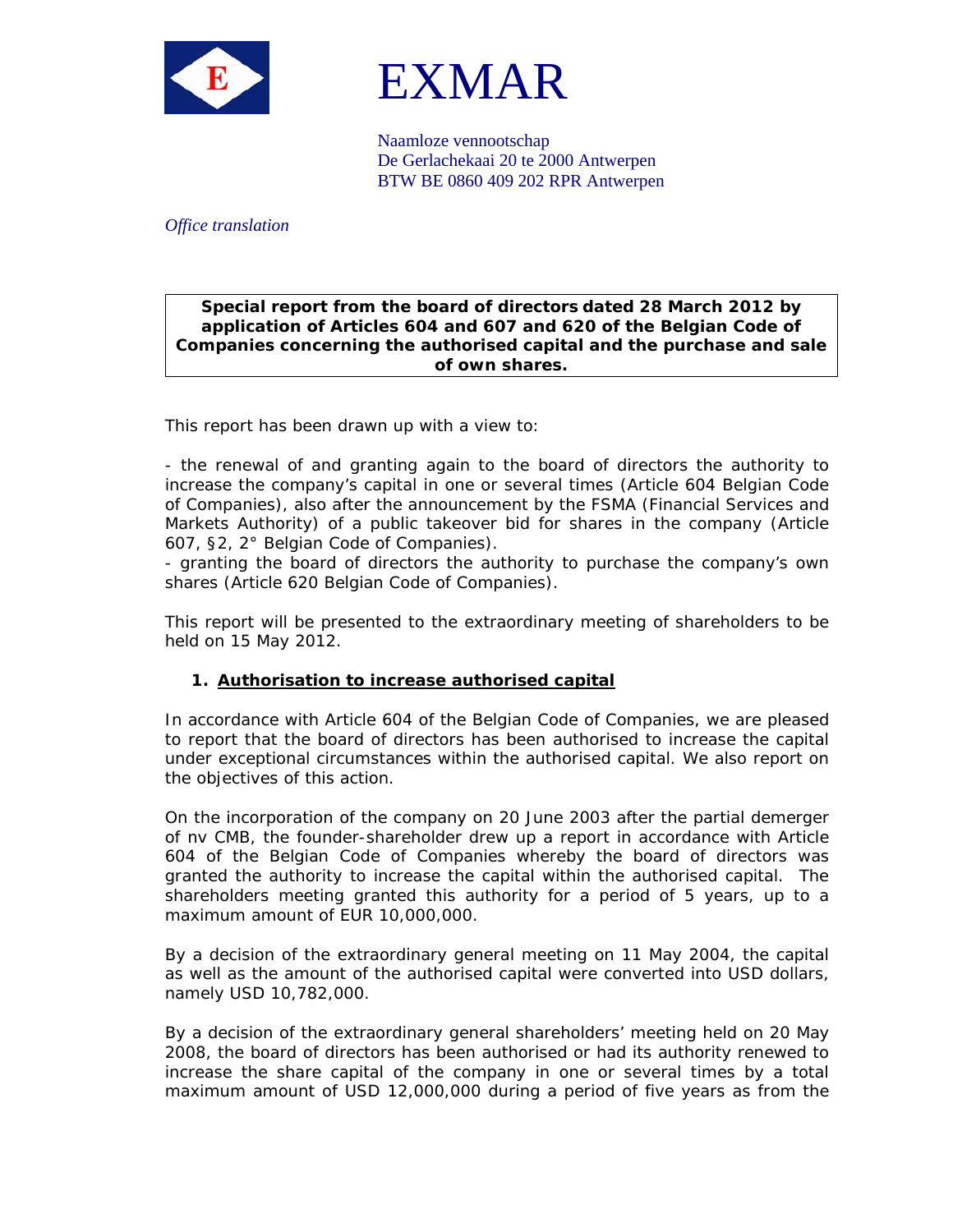

date of publication of the decision, in the manner and subject to the conditions to be determined by the board of directors.

The time limit within which the board of directors can make use of the possibility to increase the capital in the framework of the authorised capital will only expire on 16 June 2013; but the time limit during which authority was granted to increase the capital after the company has been notified by the FSMA that a public takeover bid has been launched for its shares expires on 15 May 2012.

It was proposed to the general meeting to renew these authorities at the same time, either for a period of 5 years, as regards the authorised capital, or for a period of 3 years as regards the capital increase in case of a public takeover bid.

Exceptional circumstances in which the board of directors will make use of the authorised capital.

The main circumstances where the board of directors would make use of this authority to increase the capital or to issue convertible bonds or warrants are when convening an extraordinary general meeting is not convenient because there is a need for quick and flexible decision-making or if the cost of organising an extraordinary general meeting cannot be justified or if repeated bond or warrant issues are being considered. The board of directors will therefore be able to act with a certain degree of flexibility and speed in the interests of the company.

Intended aims of the board of directors when making use of the authorised capital.

- ° Financing the growth of EXMAR;
- ° Attracting new partners;
- ° Reimbursing contributions in kind;
- ° Allowing employees of EXMAR or its subsidiaries to acquire shares in EXMAR;
- ° Attracting new resources at a time when this would benefit EXMAR, given the situation of stock market prices or of financial markets;
- ° Attracting new resources on foreign markets;
- ° Exploiting commercial opportunities such as the possibility of acquiring a company, a business or a branch operation;
- ° responding to a hostile takeover bid or the risk of a blocking minority being created, which could threaten the foundations, stability, continuity or development of EXMAR;

These objectives must be interpreted in the widest sense of the word.

The board of directors will also be able to use its authority within the limits set by the law after receiving notification from the FSMA of a public takeover bid for shares in the company.